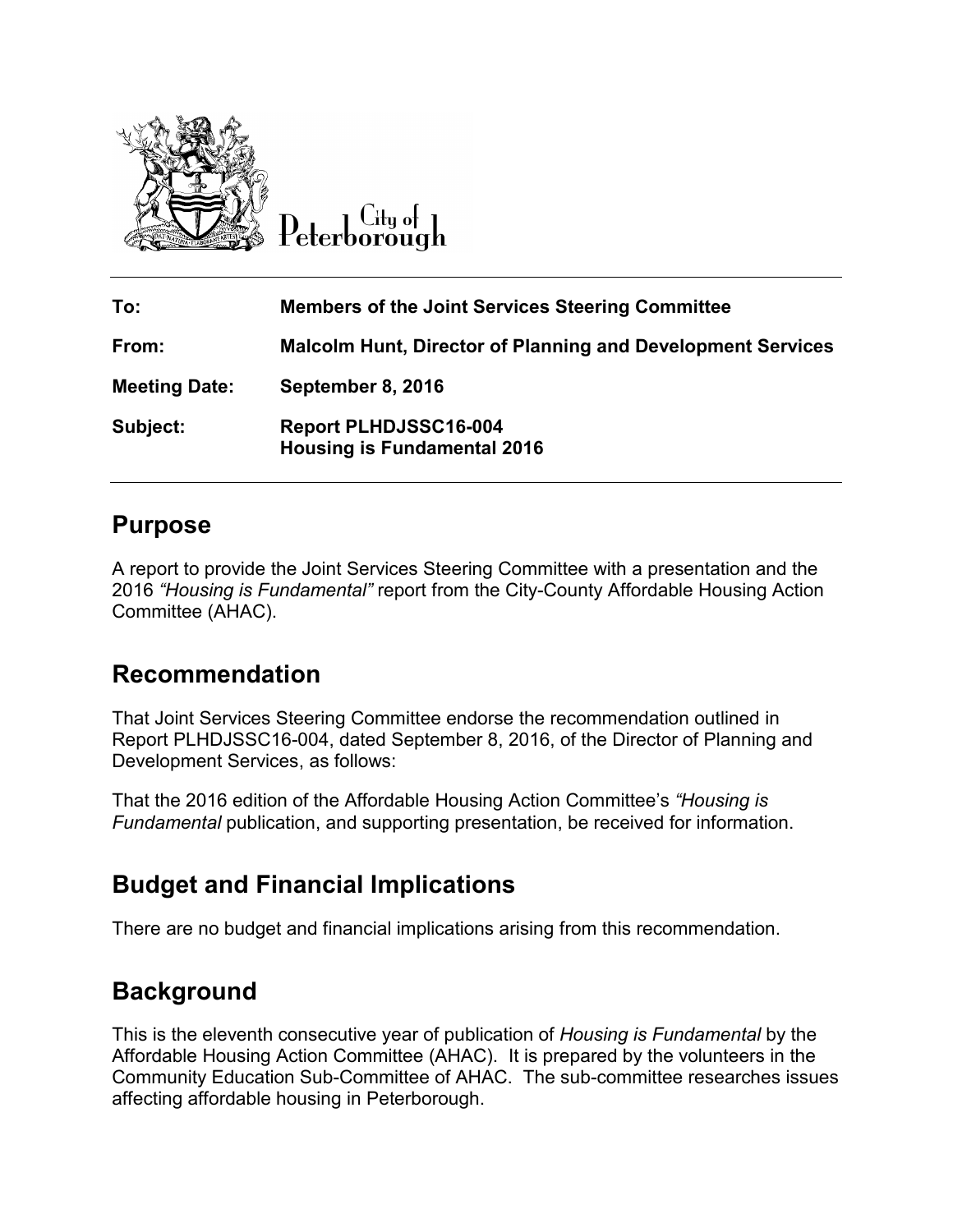### **Distribution Plan**

The *Housing is Fundamental* 2016 report is available on the City of Peterborough's website at [www.peterborough.ca/housing.](http://www.peterborough.ca/housing) A mail out distribution will begin in September. The distribution list of approximately 250 includes:

- Members of Peterborough City, County and Township Councils;
- Other municipal Housing Service Managers;
- Local community groups and agencies; and
- Housing sector stakeholders.

### **Highlights – Canadian Rental Housing Index**

The Canadian Rental Housing Index (CHRI) website (www.rentalhousingindex.ca) is highlighted in this edition of Housing is Fundamental. [The website is a tool that pre](http://www.rentalhousingindex.ca/)sents National Household Survey data in an easy to understand way. For all 338 Federal electoral districts, it provides a data analysis of the affordability and suitability of rental housing, sorted by income group. *Housing is Fundamental* 2016 reports that if you are a household earning less than \$20,388/year and renting a 2-bedroom apartment in Peterborough city or county, then you:

- are one of 925 households
- spend (on average) \$723 monthly for rent and utilities
- spend (on average) 76% of your total before-tax household income on rent plus utilities
- require (on average) an additional \$17,454 annually to make your rent affordable (i.e. 30% of household income)

Peterborough has a "severe" score on the Canadian Rental Housing Index, which measures affordability, suitability, overspending, income gap, overcrowding, and bedroom shortfall. The ranking is 250th among 284 localities in Canada.

### **Rent Supplements**

AHAC advocates for more rent supplement program funding locally. This supports the ongoing City efforts to "expand rent supplement programs", as identified in the City's the 10-year Housing and Homelessness Plan (the Plan). *Housing is Fundamental* 2016 reports that:

- rent supplements make rent costs truly affordable;
- people in core housing need and those experiencing homelessness can quickly transition from unaffordable housing to affordable housing;
- rent supplements provide choice for households to rent in the private market;
- reduce housing costs and enable low-income households to meet their other essential needs; and
- improve stability and security.

AHAC will continue in its advisory role to the City and County on housing-related issues, through the Joint Services Steering Committee. As well, engagement with City staff is ongoing in connection to the 10-year Housing and Homelessness Plan work. AHAC's